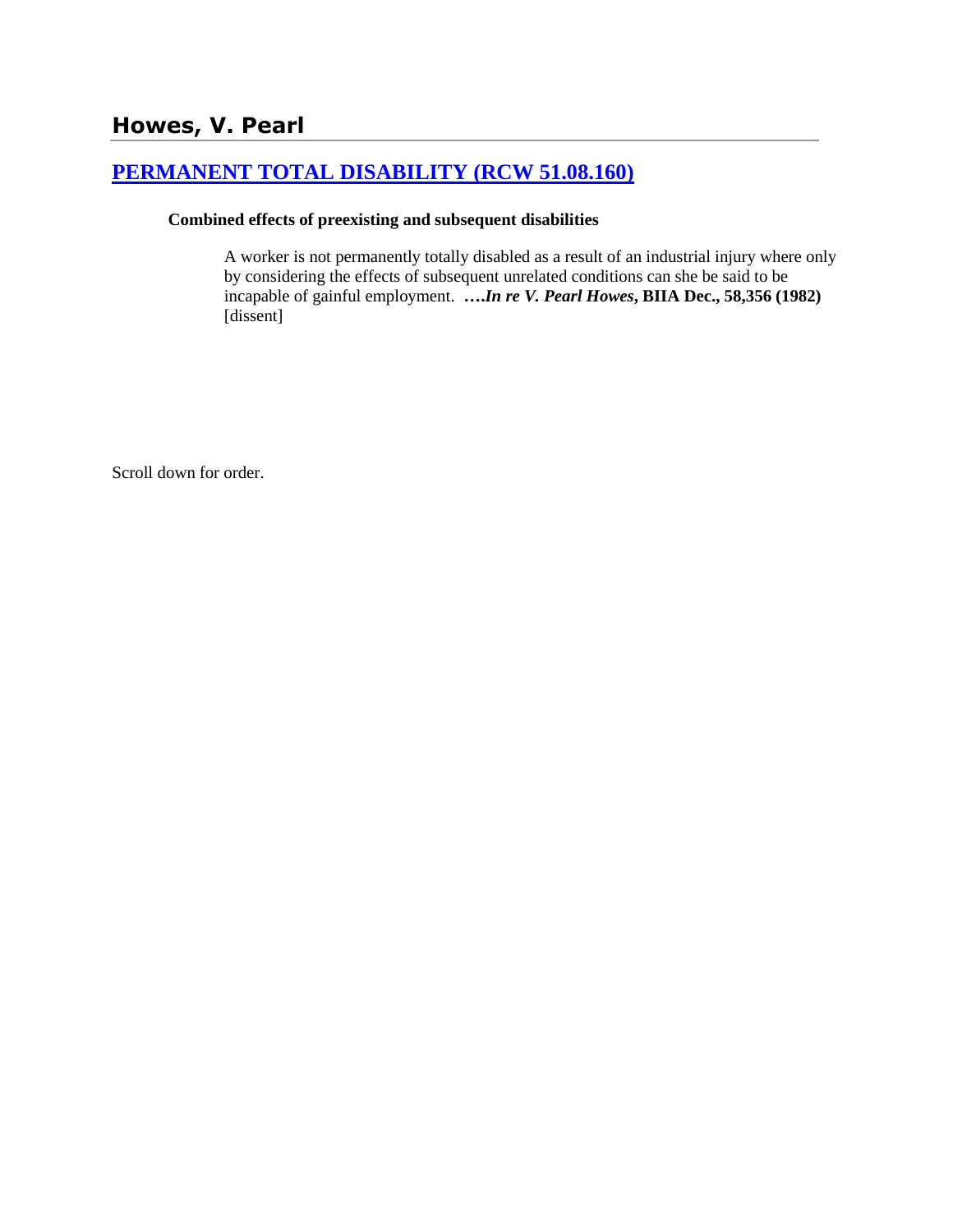### **BEFORE THE BOARD OF INDUSTRIAL INSURANCE APPEALS STATE OF WASHINGTON**

**)**

**)**

**IN RE: V. PEARL HOWES ) DOCKET NOS. 58,356, 59,006 &59,180**

#### **CLAIM NOS. H-205058, G-582281 & H-398335**

**) DECISION AND ORDER**

APPEARANCES:

Claimant, V. Pearl Howes, by Nashem, Prediletto, Schussler & Halpin, per William L. Halpin

Employer, Independent Foods, by Rolland & O'Malley, per Thomas O'Malley

Employer, Mojonnier & Sons, Inc. None

Department of Labor and Industries, by The Attorney General, per Robert C. Milhem and Gary Keehn, Assistants

This matter comes on appeals filed in three claims by the claimant. One was filed March 18, 1981 from an order of the Department of Labor and Industries dated March 4, 1981 closing Claim No. G-582281 with a permanent partial disability award equal to 10% of the amputation value of the right arm at or above the deltoid insertion or by disarticulation at the shoulder (Docket No. 59,006); another was filed on December 18, 1980 from an order dated December 12, 1980 closing claim No. H-205058 with a permanent partial disability award equal to 10% as compared to total bodily impairment (Docket No. 58,356); and the third was filed on April 6, 1981 from an order of the Department dated March 24, 1981 closing Claim No. H-398335 with a permanent partial disability award equal to 105 as compared to total bodily impairment (Docket No. 59,180). **AFFIRMED** as to all three appeals.

# **DECISION**

Pursuant to RCW 51.52.104 and RCW 51.52.106, this matter is before the Board for review and decision on timely Petitions for Review filed by the employer and Department of Labor and Industries to a Proposed Decision and Order issued on January 5, 1982 in which the orders of the Department dated December 12, 1980, March 4, 1981 and March 24, 1981 were reversed and the claims were remanded to the Department with direction to place the claimant on the pension rolls as a totally and permanently disabled worker.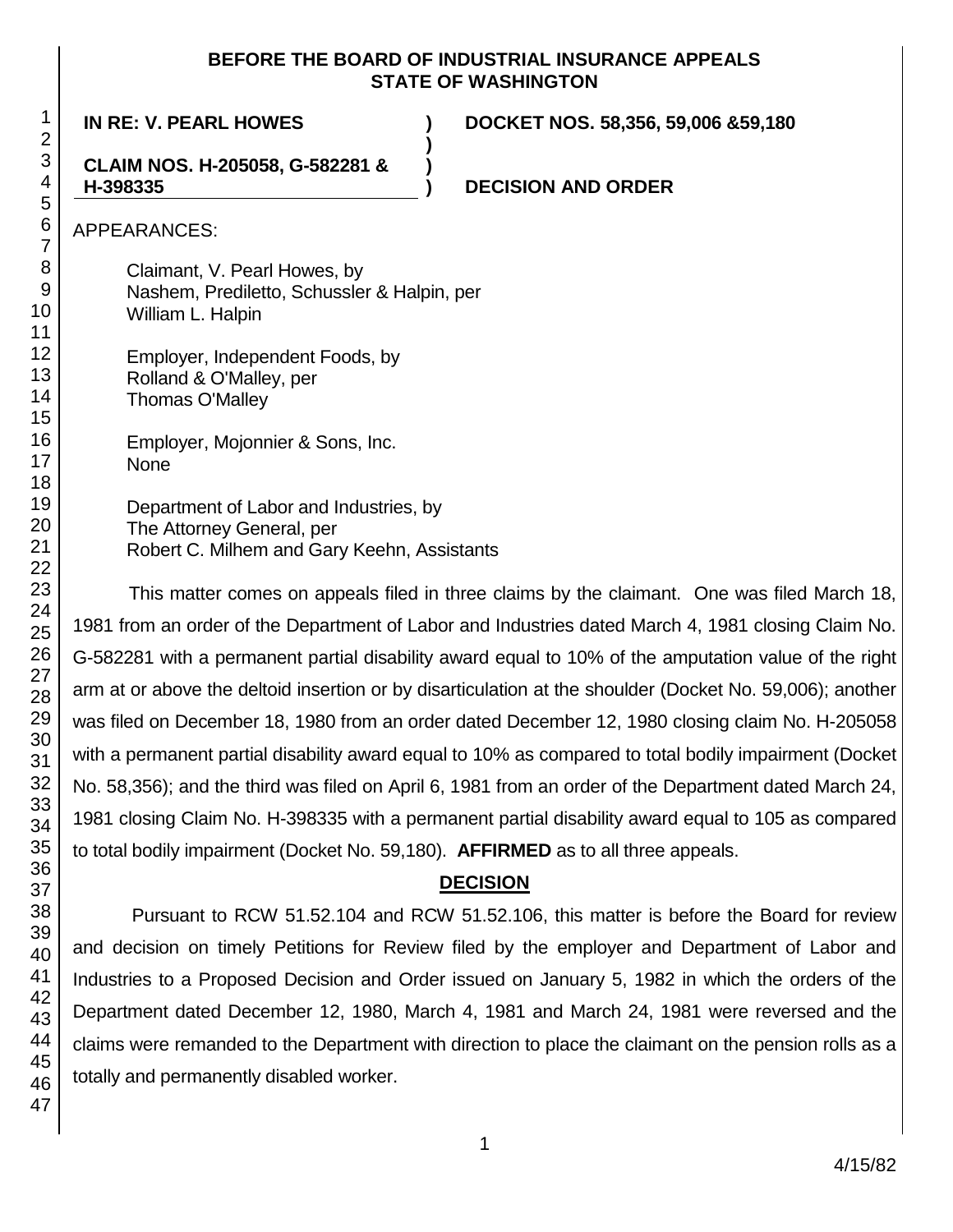The Board has reviewed the evidentiary rulings in the record and finds that no prejudicial error was committed and said rulings are hereby affirmed.

By these appeals Ms. Howes is apparently contending that she had no remaining capacity for employment on March 24, 1981 as the result of the combined disability causally related to industrial injuries she sustained on May 1 1974, August 31, 1977, and September 28, 1978. She maintains she should therefore be granted the benefits of a permanently totally disabled worker by the Department of Labor and Industries.

The three industrial injuries resulted in injuries to her right shoulder, arm and hand, right ankle, low back, head and neck. In addition to the industrial injuries, she also was involved in three automobile accidents, one in 1968 which injured her back, one in 1974 in which she cut her head, suffered four broken ribs and injured one of her knees, and one in 1979 at which time she broke a finger on the right hand and in which her head was cut. In addition to her other difficulties, she has had 23 surgeries unrelated to her industrial injuries, most of them of a serious nature, involving various parts of her body. Subsequent to her most recent industrial injury she developed a condition diagnosed as "Dupuytren's contracture" in her right hand for which surgery was performed.

In addition to the physical traumas from injury she has also had to adjust to several life events producing emotional upset and distress which events occurred before, between, and after, the industrial injuries on appeal. These various emotional "traumas" over the years have caused sufficient mental distress such that on occasion she became quite depressed.

In spite of the above tragedies, the claimant continued to work until June of 1980, at which time she felt impelled to quit work at a restaurant because she could no longer lift those things which her job required.

A careful examination of the medical testimony discloses that none of the doctors could separate the disabilities caused by each of the industrial injuries, one from another. Neither could they state what effect individually the various automobile accidents and other traumas occurring both before and after the industrial injuries had on her overall condition. One of the doctors were asked whether the claimant could have been able to work solely as the result of the disabilities resulting from the three industrial injuries combined with the disabilities causally related to the other occurrences prior to September 28, 1978, the date of her last industrial injury. Only one doctor felt she was unable to work at all and that was the attending physician, Dr. Donald Woods. All of the other doctors thought there was something she could do to earn a living.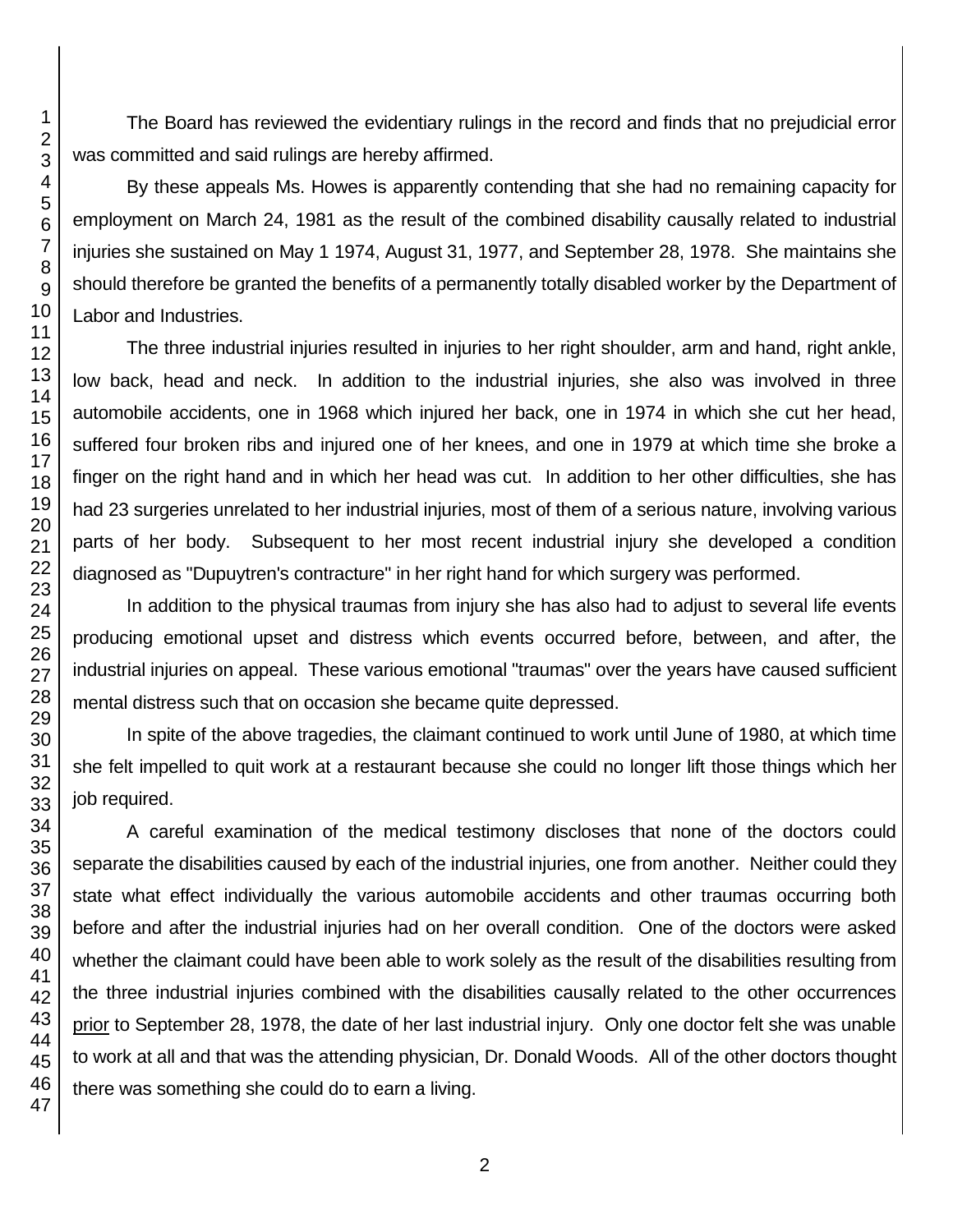Despite the vagueness of the claimant's disabilities attributable to individual injuries there is substantial doubt that Ms. Howes is now or was capable of gainful employment as of the time the claims on appeal were closed. There is no question that the loss of function resulting from these industrial injuries significantly contributes to the disability she now claims. These physical impairments must be viewed by superimposing their effects upon the claimant as a whole person, i.e., giving consideration to her age, education, and work experience, as well as all her prior infirmities and preexisting impairments.

The issue presented by Ms. Howes' situation is made more complicated because the record shows that a major element in her current overall disability is traceable to injuries or conditions that occurred subsequent to the three industrial claims before us.

We have long understood it to be the law of this state that a person could not be found to be permanently totally disabled if in order to reach that conclusion an industrially-related disability had to be combined with an impairment which occurred subsequent to the industrial injury. Our Supreme Court gave indication of that logic in Erickson v. Department of Labor and Industries, 48 Wn.2d 458 (1956). However, at least one division of our court of appeals is of the opinion that Erickson is sui generis and thus may be of little precedential value. Allen v. Department of Labor and Industries, 30 Wn. App. 693 (1981). In Allen, the court found a prima facie case for permanent total disability to be supported even though the last injury of two successive industrial injuries was not a proximate cause of the disability. From the same division of the court of appeals, there is language in an earlier opinion which when read most broadly would seem to support that if an industrial injury is a "significantly contributing cause" of total disability, compensation must follow "regardless of other causes." Shea v. Department of Labor and Industries, 12 Wn. App. 410 (1974).

Still, the Shea case did not deal with the combined effects of an industrial injury and a subsequent condition. Rather, it concerned a condition (vascular disease) which had its inception prior to the industrial injury and was totally disabling in and of itself. The impairment from the industrial injury (back condition), if believed, progressed independent from and subsequent to the disabling vascular disease to itself alone be responsible for causing Mr. Shea to be permanently totally disabled, even if the vascular condition did not exist.

The Allen case to us merely would permit a jury to find that as of 1977 the disabling effects of an injury which occurred in 1965 was the proximate cause of permanent total disability. Prior to Allen, it would have been argued that an injury which had occurred in 1970 hadto be supportable as the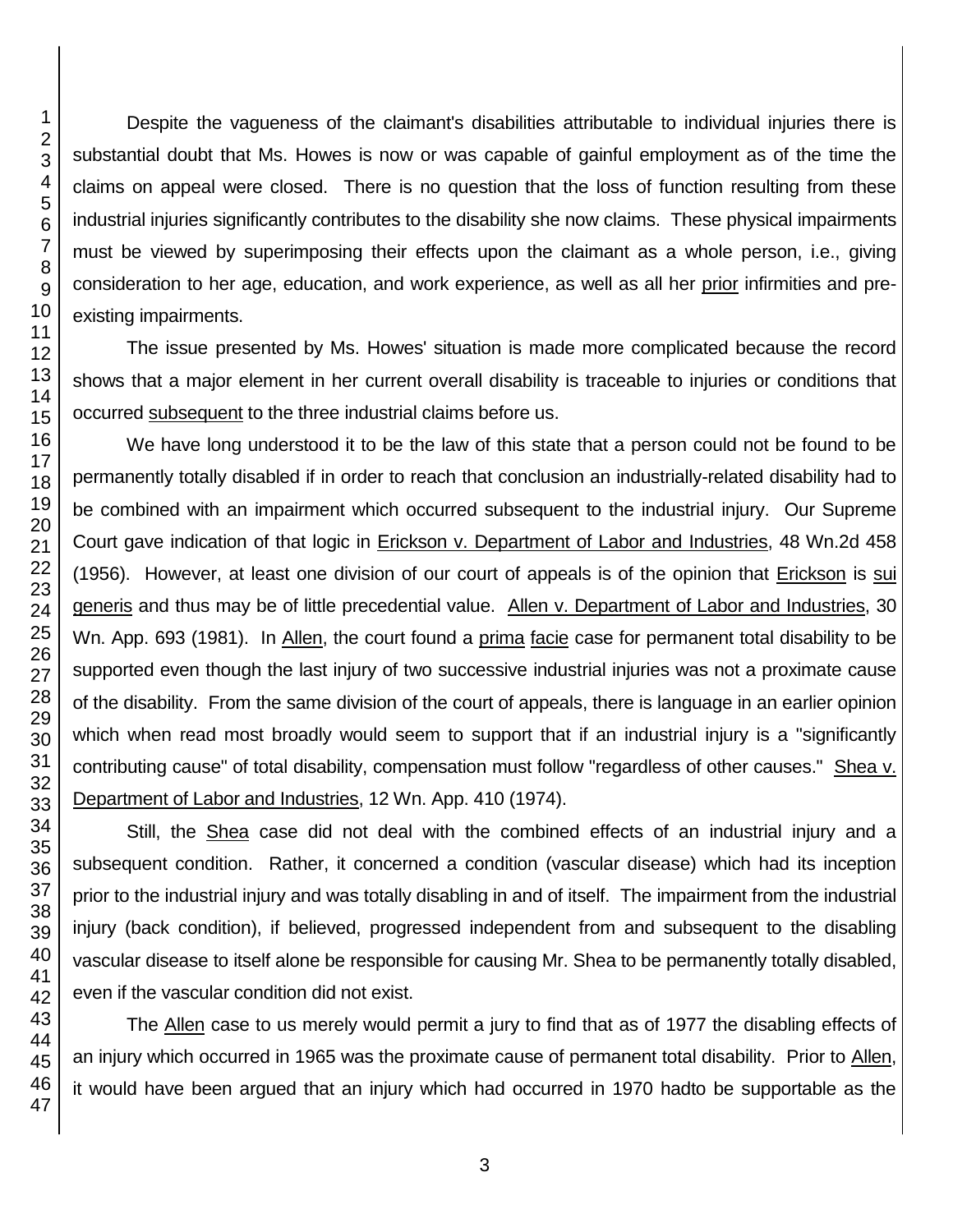proximate cause of the resultant total disability, and the 1965 injury merely a condition upon which the ultimate cause operated. We understand the court in Allen to say that evidence will be sufficient to support permanent total disability if the disabling effects of an earlier injury progressed independent from the effects of a later less serious injury and such progression eventually results in preventing the worker from gainful employment. Clearly in Allen the facts, if believed, showed the earlier injury was the proximate cause of disability which progressed to total disability separate from the effects of a subsequent injurious event.

Nowhere in the reported cases in this jurisdiction can we discover a fact pattern where a prima facie case for permanent total disability is based upon the effects of one or more industrial injuries combined with the effects of another condition, non-industrial in nature, which had its inception subsequent to the industrial injury or injuries for which compensation is sought.

Such is the fact pattern of Ms. Howes' appeals which are now before us. The most reasonable interpretation of the evidence in the appeals before us is that Ms. Howes cannot be found incapable of gainful employment unless we add into the industrial injuries the effects of her 1979 automobile accident and her development of Dupuytren's contractures. There is no convincing evidence from which we can conclude that the claimant's inability to work is due to disabilities causally related to the three industrial injuries superimposed on disabilities related to her earlier automobile accidents or other traumas occurring prior to the date of her last industrial injury. For us to take such a step to view Ms. Howes' injuries in relation to subsequent conditions requires a large stretching of the dicta in Allen and Shea, far beyond the fact patterns present in those cases.

Surely the impairing effects of the industrial injury, either individually or collectively, may progress independent of her unrelated subsequent disabilities and become permanently totally disabling to her. However, the preponderance of credible evidence in the record before us does not adequately support that conclusion presently. Such independent progression of the effects of her injuries, i.e., aggravation of disability, is clearly what the court was seeking to establish by its decisions in Allen and Shea. We see no legitimate purpose in extending that reasoning beyond its logical bounds.

The claimant has, therefore, not established a right to permanent total disability benefits based upon her three industrial injuries that she had, or in any combination of them. The Department's order should be affirmed as there is no showing that she is entitled to any greater permanent partial disability awards than that already granted by the Department.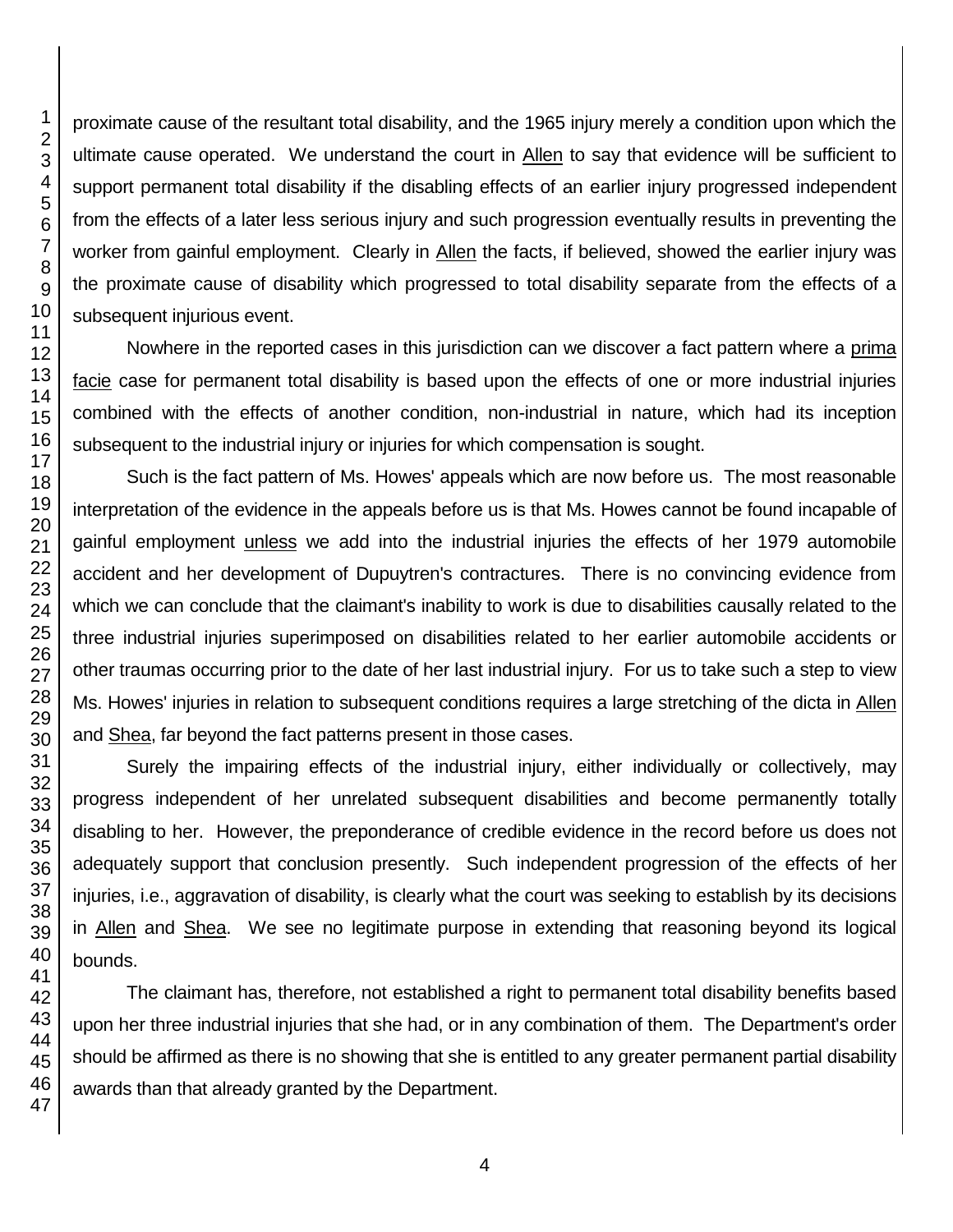## **FINDINGS OF FACT**

After a careful review of the record, the Board finds as follows:

- 1. On May 1, 1974 the claimant, V. Pearl Howes, sustained injuries to her right upper extremity and right ankle while working for Mojonnier & Sons, Inc. The Department of Labor and Industries assigned Claim No. G-582281 and allowed the claim. On March 4, 1981 the Department issued an order closing the claim with a permanent partial disability award equal to 10% of the amputation value of the right arm at or above the deltoid insertion or by disarticulation at the shoulder. On March 18, 1981, the claimant filed a notice of appeal with the Board of Industrial Insurance Appeals. On April 7, 1981, the Board issued an order granting the appeal, assigned it Docket No. 59,006 and directed that proceedings be held on the issues raised by the appeal.
- 2. On August 31, 1977, the claimant sustained injuries to her right shoulder and low back while in the employ of Independent Foods. On September 7, 1977 the claimant filed a report of accident and application for benefits with the Department. The claim was assigned Claim No. H-205058 and thereafter allowed. On December 12, 1980, the Department entered an order closing the claim with a permanent partial disability award equal to 10% as compared to total bodily impairment. On December 18, 1980, the claimant filed a notice of appeal with the Board of Industrial Insurance Appeals. On January 16, 1981, the Board issued an order granting the appeal, assigning it Docket No. 58,356, and directed that proceedings be held on the issues raised by the appeal.
- 3. On September 28, 1978 the claimant sustained injuries to her right elbow, head, neck and low back, while employed by Independent Foods. On October 4, 1978 she filed a report of accident and application for benefits with the Department of Labor and Industries. The Department assigned it Claim No. H-398335 and allowed the claim. On March 24, 1981 the Department issued an order closing the claim with a permanent partial disability award equal to 10% as compared to total bodily impairment. On April 6, 1981 the claimant filed a notice of appeal with the Board of Industrial Insurance Appeals. On April 30, 1981 the Board issued an order granting the appeal, assigned it Docket No. 59,180, and directed that proceedings be held on the issues raised by the appeal.
- 4. In 1968 the claimant was involved in an automobile accident and injured her back. In 1974 she was involved in an automobile accident and suffered injuries to her right knee, head and ribs. In 1979 she was involved in an automobile accident in which her finger was broken on her right hand and she received injuries to her head.
- 5. Subsequent to September 28, 1978 the date of her most recent industrial injury, the claimant developed Dupuytren's contractures involving her right hand and surgery was performed thereon. The claimant was able to work until June, 1980, at which time she was forced to quit working in a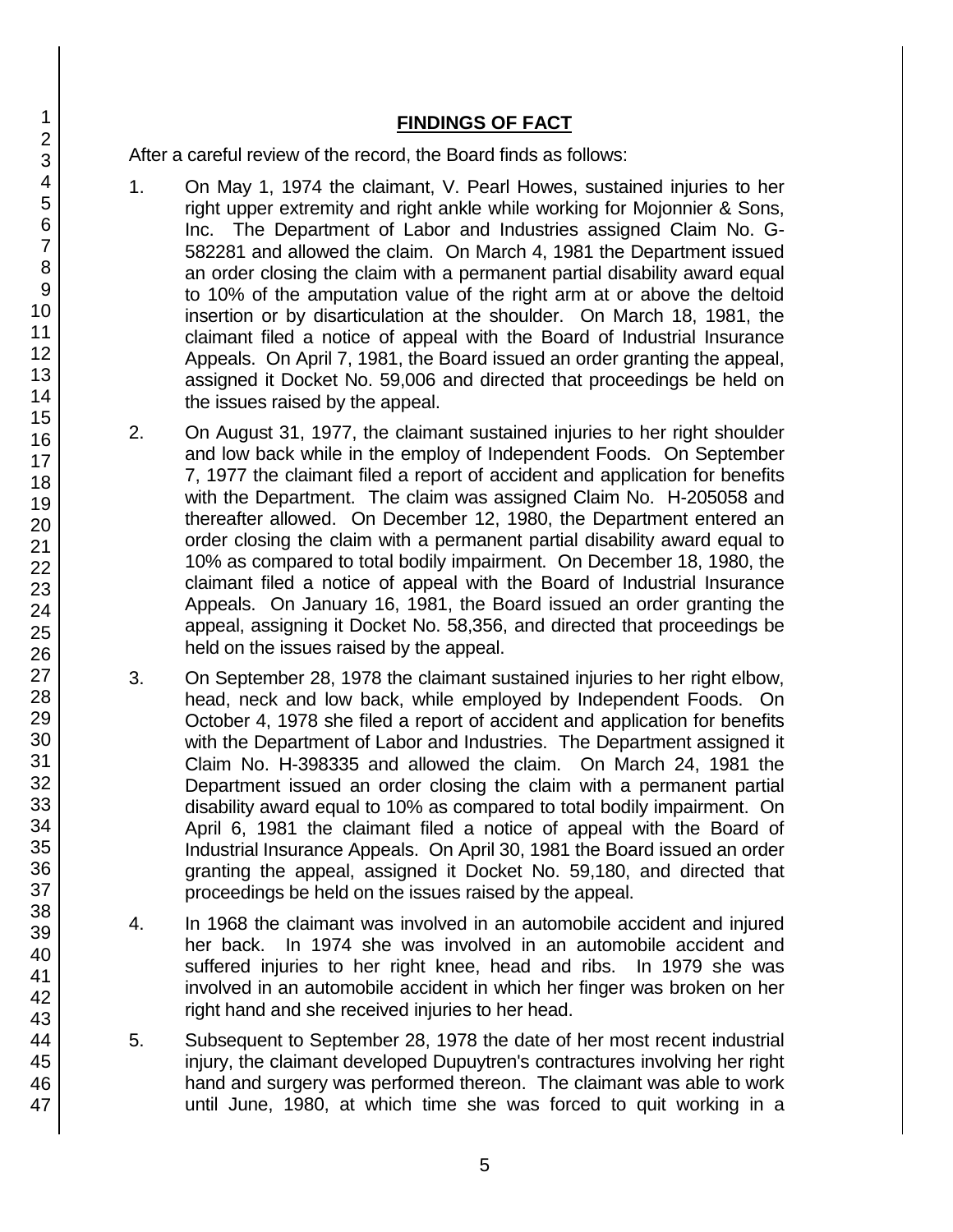restaurant because she could no longer lift heavy objects because of the disabilities involving her upper extremities.

- 6. The claimant was unable to obtain and retain gainful employment on a reasonably continuous basis on or about December 12, 1980, March 4, 1981, and March 24, 1981.
- 7. Claimant's inability to work on or about the above dates was due to the combined disabilities causally related to the three industrial injuries, the automobile accidents, and the Dupuytren's contracture.
- 8. The claimant's inability to work was not due solely to the permanent disabilities causally related to the three industrial injuries, combined with the two automobile accidents occurring prior to September 28, 1978, and to any pre-existing disabilities that she had.
- 9. On March 4, 1981 the claimant's condition causally related to the industrial injury of May 1, 1974 (G-582281) was fixed and her disability did not exceed 10% of the amputation value of the right arm at or above the deltoid insertion or by disarticulation at the shoulder.
- 10. On December 12, 1980 the claimant's condition causally related to the August 31, 1977 industrial injury (Claim No. H-205058) was fixed and her disability did not exceed 10% as compared to total bodily impairment.
- 11. On March 24, 1981 the claimant's condition causally related to the September 28, 1978 industrial injury (Claim No. H-398335) was fixed and her disability causally related thereto did not exceed 10% as compared to total bodily impairment.

## **CONCLUSIONS OF LAW**

Based on the foregoing findings of fact, the Board concludes as follows:

- 1. The Board of Industrial Insurance Appeals has jurisdiction of the parties and subject matter of these appeals.
- 2. The claimant was not permanently totally disabled within the meaning of the Workers' Compensation Act as the result of the industrial injury occurring on May 1, 1974 (Claim No. G-582281), as of March 4, 1981.
- 3. The claimant was not permanently totally disabled on December 12, 1980 as the result of the August 31, 1977 industrial injury (Claim No. H-205058).
- 4. The claimant was not permanently totally disabled within the meaning of the Workers' Compensation Act on March 24, 1981 as the result of the September 28, 1978 industrial injury (Claim No. H-398335).
- 5. The order of the Department dated March 4, 1981, closing claim No. G-582281 with permanent partial disability award equal to 10% of the amputation value of the right arm at or above the deltoid insertion or by disarticulation at the shoulder, is correct and should be affirmed.